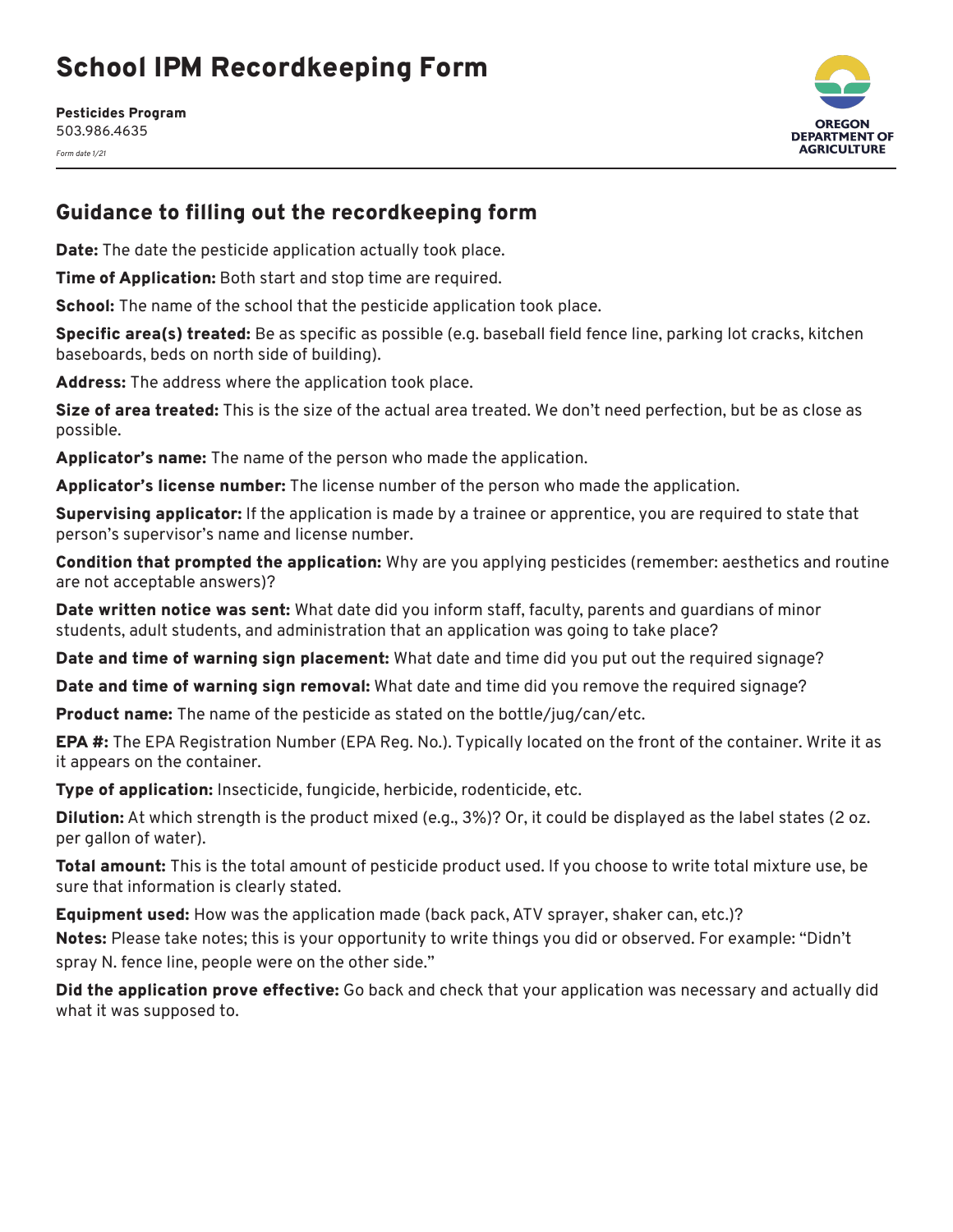## School District IPM cheat sheet examples

| <b>Product name and type</b>                                                              | EPA#                                             | <b>Dilution</b>                                                                     | <b>Method of application</b>                                               |
|-------------------------------------------------------------------------------------------|--------------------------------------------------|-------------------------------------------------------------------------------------|----------------------------------------------------------------------------|
| <b>Insecticides</b>                                                                       |                                                  |                                                                                     |                                                                            |
| 1. Jenny's ant Slaughter<br>2. Kill em' hornets<br>3. BOOM! Yo dead<br>4. Smoke dat roach | 234-443-3464<br>525-8941<br>1-25-3241<br>420-420 | 2 oz per gal<br>1, 12 oz aerosol can<br>1, 24 oz aerosol can<br>1 pre rolled packet | <b>B&amp;G</b> sprayer<br>supplied can<br>supplied can<br>light it up      |
| <b>Herbicides</b>                                                                         |                                                  |                                                                                     |                                                                            |
| 5. Sonnens' weed blaster<br>6. Max Pro Super RoundDown<br>7. Dand-E-lion Destroyer        | 1-756-9485<br>2369-5454<br>4526-6451-2515        | 12 oz per gal .5<br>oz per 3 gal 3<br>oz per gallon                                 | back pack sprayer<br>ATV mounted sprayer<br>back pack sprayer/ ATV mounted |
| <b>Rodenticides</b><br>8. Ketters Kritter Killer<br>9. Squishy killer                     | 245-986-1<br>2695-1126                           | as needed<br>1 pack per 25ft                                                        | by hand<br>by hand                                                         |
| <b>Algicide</b>                                                                           |                                                  |                                                                                     |                                                                            |
| 10. Green B Gone                                                                          | 123-563-124-55541 gal / 100 gal                  |                                                                                     | by hand                                                                    |